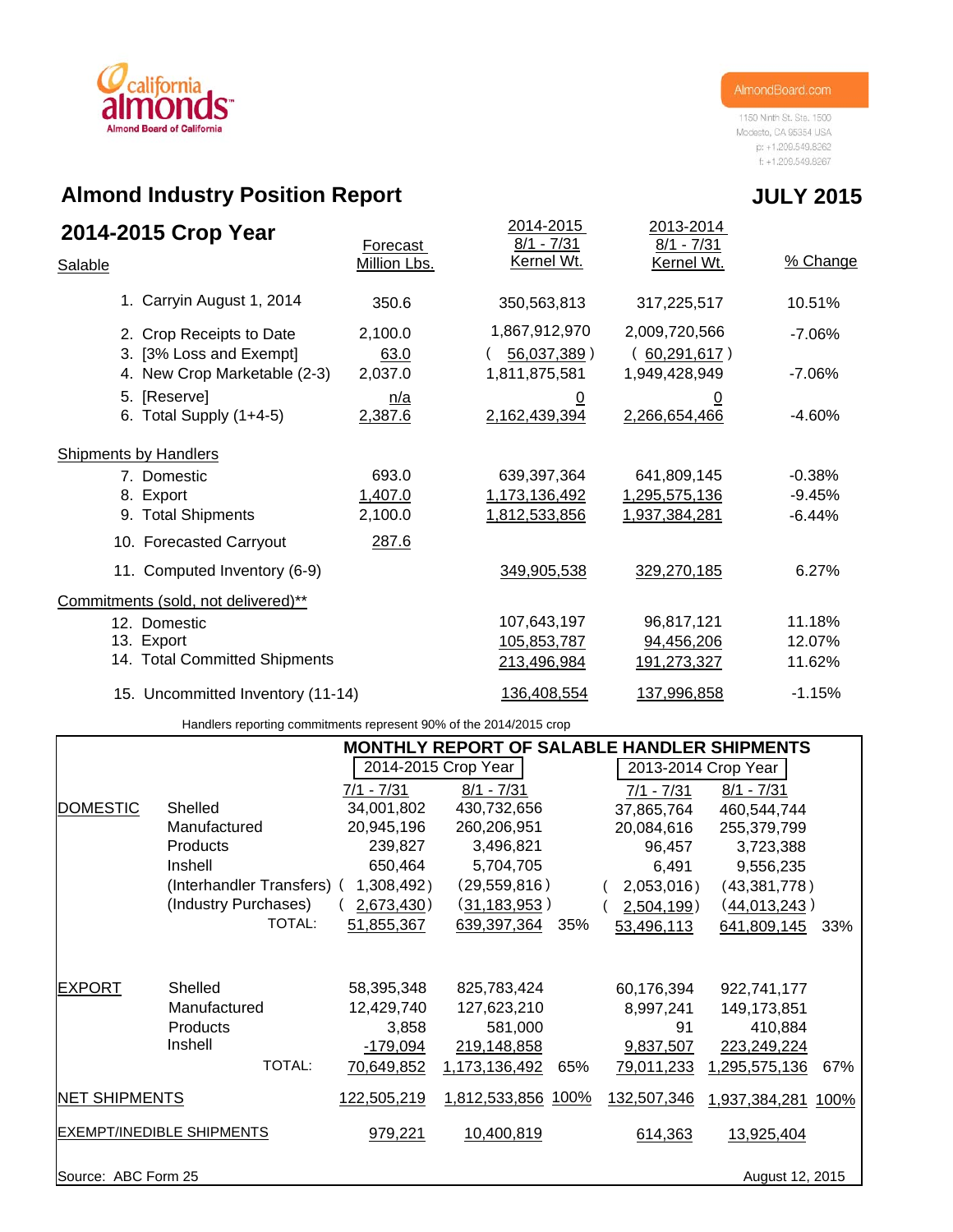#### Destination >500,000 lbs. Current YTD are reported

|        |                                      |                                                                |                            |                                                               |                              | <b>EXPORT DELIVERIES BY DESTINATION - YEAR-TO-DATE</b> |                                                               |                              |                        |                              |
|--------|--------------------------------------|----------------------------------------------------------------|----------------------------|---------------------------------------------------------------|------------------------------|--------------------------------------------------------|---------------------------------------------------------------|------------------------------|------------------------|------------------------------|
|        | <b>Export</b>                        | <b>WORLD REGION</b>                                            |                            | 2014/2015                                                     |                              |                                                        | 2013/2014                                                     |                              | 2014/2015 YTD          | 2013/2014                    |
| +/-    | Ttl.%                                | <b>DESTINATION</b>                                             |                            | Current Year-to-Date 8/1/2014 through 7/31/2015<br><b>NKW</b> | Year-to-Date                 |                                                        | Current Year-to-Date 8/1/2013 through 7/31/2014<br><b>NKW</b> | <b>Year-to-Date</b>          | Total vs.<br>2013/2014 | $8/1 - 7/31$                 |
|        | <b>AMERICAS</b>                      |                                                                | Shelled/Mfg                | Inshell                                                       | <b>Total</b>                 | Shelled/Mfg                                            | Inshell                                                       | <b>Total</b>                 | <b>YTD</b>             | <b>Grand Total</b>           |
| $-7%$  |                                      | <b>6% NORTH AMERICA</b>                                        |                            |                                                               |                              |                                                        |                                                               |                              |                        |                              |
|        |                                      | Canada<br>Mexico                                               | 38,677,506<br>16,604,396   | 100,340<br>$\overline{0}$                                     | 38,777,846<br>16,604,396     | 40,603,525<br>14,531,894                               | 65,604<br>0                                                   | 40,669,129<br>14,531,894     | $-5%$<br>14%           | 40,669,129<br>14,531,894     |
|        |                                      | <b>Ttl. NORTH AMERICA</b>                                      | 55,375,362                 | 100,340                                                       | 55,475,702                   | 55,135,419                                             | 65,604                                                        | 55,201,023                   | 0%                     | 55,201,023                   |
|        |                                      | LATIN AMERICA/CARIBBEAN                                        |                            |                                                               |                              |                                                        |                                                               |                              |                        |                              |
|        |                                      | Argentina                                                      | 966,650                    | $\mathbf 0$                                                   | 966,650                      | 1,195,000                                              | 15,642                                                        | 1,210,642                    | $-20%$                 | 1,210,642                    |
|        |                                      | Brazil<br>Chile                                                | 2,060,072<br>7,549,200     | 6,848<br>100,066                                              | 2,066,920<br>7,649,266       | 4,013,278<br>10,047,270                                | 16,907<br>16,461                                              | 4,030,185<br>10,063,731      | $-49%$<br>$-24%$       | 4,030,185<br>10,063,731      |
|        |                                      | Colombia                                                       | 1,878,455                  | 0                                                             | 1,878,455                    | 1,798,538                                              | 0                                                             | 1,798,538                    | 4%                     | 1,798,538                    |
|        |                                      | Peru                                                           | 1,063,225                  | $\overline{0}$                                                | 1.063.225                    | 1,424,551                                              | $\overline{0}$                                                | 1,424,551                    | $-25%$                 | 1,424,551                    |
|        |                                      | Trinidad                                                       | 508,302                    | $\mathbf 0$                                                   | 508,302                      | 618,619                                                | 0                                                             | 618,619                      | $-18%$                 | 618,619                      |
|        |                                      | Ttl. LAT AMER/CARIBBEAN<br><b>TOTAL AMERICAS</b>               | 15,442,633<br>70,817,995   | 133,192<br>233,532                                            | 15,575,825<br>71,051,527     | 20,997,502<br>76,132,921                               | 74,473<br>140,077                                             | 21,071,975<br>76,272,998     | $-26%$<br>$-7%$        | 21,071,975<br>76,272,998     |
|        | <b>ASIA-PACIFIC</b>                  | NORTHEAST ASIA                                                 |                            |                                                               |                              |                                                        |                                                               |                              |                        |                              |
| $-2%$  | 36%                                  | China/Hong Kong                                                | 64,197,096                 | 63,928,815                                                    | 128,125,911                  | 75,964,113                                             | 68,855,148                                                    | 144,819,261                  | $-12%$                 | 144,819,261                  |
|        |                                      | Japan                                                          | 65,687,391                 | 182,313                                                       | 65,869,704                   | 75,599,652                                             | 250,230                                                       | 75,849,882                   | $-13%$                 | 75,849,882                   |
|        |                                      | South Korea<br>Taiwar                                          | 53,484,055<br>10,624,450   | $\mathbf 0$<br>309,527                                        | 53,484,055<br>10,933,977     | 53,336,552<br>12,273,081                               | 161,091<br>415,598                                            | 53,497,643<br>12,688,679     | 0%<br>$-14%$           | 53,497,643<br>12,688,679     |
|        |                                      | <b>Ttl. NORTHEAST ASIA</b>                                     | 193,992,992                | 64,420,655                                                    | 258,413,647                  | 217,173,398                                            | 69,682,067                                                    | 286,855,465                  | $-10%$                 | 286,855,465                  |
|        |                                      |                                                                |                            |                                                               |                              |                                                        |                                                               |                              |                        |                              |
|        |                                      | <b>SOUTHEAST ASIA</b>                                          |                            |                                                               |                              |                                                        |                                                               |                              |                        |                              |
|        |                                      | Indonesia<br>Malaysia                                          | 2,678,325<br>4,155,861     | $\mathbf 0$<br>$\mathbf 0$                                    | 2,678,325<br>4,155,861       | 2,139,160<br>5.958.749                                 | 280<br>0                                                      | 2,139,440<br>5,958,749       | 25%<br>$-30%$          | 2,139,440<br>5,958,749       |
|        |                                      | Singapore                                                      | 3,654,459                  | 0                                                             | 3,654,459                    | 3,465,159                                              | 31,500                                                        | 3,496,659                    | 5%                     | 3,496,659                    |
|        |                                      | Thailand                                                       | 3,997,599                  | $\mathbf 0$                                                   | 3,997,599                    | 4,120,331                                              | 34,335                                                        | 4,154,666                    | $-4%$                  | 4,154,666                    |
|        |                                      | Vietnam                                                        | 1,281,152                  | 17,463,145                                                    | 18,744,297                   | 1,040,076                                              | 17,357,882                                                    | 18,397,958                   | 2%                     | 18,397,958                   |
|        |                                      | Ttl. SOUTHEAST ASIA                                            | 16,071,196                 | 17.463.145                                                    | 33,534,341                   | 16,979,550                                             | 17,423,997                                                    | 34,403,547                   | $-3%$                  | 34,403,547                   |
|        |                                      | SOUTH/CENTRAL ASIA                                             |                            |                                                               |                              |                                                        |                                                               |                              |                        |                              |
|        |                                      | India                                                          | 13,157,514                 | 110,527,915                                                   | 123,685,429                  | 7,058,757                                              | 95,102,536                                                    | 102,161,293                  | 21%                    | 102,161,293                  |
|        |                                      | Kazakhstan                                                     | 588,000                    | 0                                                             | 588,000                      | 308,000                                                | 0                                                             | 308,000                      | 91%                    | 308,000                      |
|        |                                      | Pakistar<br>Ttl. SOUTH/CENTRAL ASIA                            | 132,000<br>13,975,514      | 2,503,193<br>113,031,157                                      | 2,635,193<br>127,006,671     | 427,966<br>8,141,348                                   | 2,196,784<br>97,299,320                                       | 2,624,750<br>105,440,668     | 0%<br>20%              | 2,624,750<br>105,440,668     |
|        |                                      |                                                                |                            |                                                               |                              |                                                        |                                                               |                              |                        |                              |
|        |                                      | AUSTRALASIA/OCEANIA                                            |                            |                                                               |                              |                                                        |                                                               |                              |                        |                              |
|        |                                      | Australia                                                      | 4,538,057                  | $\mathbf 0$                                                   | 4,538,057                    | 3,967,653                                              | 41,970                                                        | 4,009,623                    | 13%                    | 4,009,623                    |
|        |                                      | New Zealand<br>Ttl. AUSTRALASIA/OCEANIA                        | 4,021,150<br>8,564,208     | $\overline{0}$<br>$\overline{0}$                              | 4,021,150<br>8,564,208       | 3,335,075<br>7,302,728                                 | $\overline{0}$<br>41,970                                      | 3,335,075                    | 21%<br>17%             | 3,335,075<br>7,344,698       |
|        |                                      | <b>TOTAL ASIA-PACIFIC</b>                                      | 232,603,910                | 194,914,957                                                   | 427,518,867                  | 249,597,024                                            | 184,447,354                                                   | 7,344,698<br>434,044,378     | $-2%$                  | 434,044,378                  |
|        | <b>WESTERN</b>                       | Belgium                                                        | 19,893,366                 | 16,497                                                        | 19,909,863                   | 20,784,192                                             | 0                                                             | 20,784,192                   | -4%                    | 20,784,192                   |
|        | <b>EUROPE</b>                        | Denmark                                                        | 8,244,259                  | 0                                                             | 8,244,259                    | 9,061,008                                              | 0                                                             | 9,061,008                    | $-9%$                  | 9,061,008                    |
| $-12%$ | 40%                                  | Finland<br>France                                              | 716,980                    | 0                                                             | 716,980                      | 1,012,600                                              | 0                                                             | 1,012,600                    | $-29%$<br>$-13%$       | 1,012,600                    |
|        |                                      | Germany                                                        | 20,047,995<br>122,114,151  | 68,090<br>40,365                                              | 20,116,085<br>122,154,516    | 22,913,949<br>126,699,303                              | 114,924<br>125,220                                            | 23,028,873<br>126,824,523    | $-4%$                  | 23,028,873<br>126,824,523    |
|        |                                      | Greece                                                         | 6,858,777                  | 162,586                                                       | 7,021,363                    | 8,739,982                                              | 230,728                                                       | 8,970,710                    | $-22%$                 | 8,970,710                    |
|        |                                      | Ireland                                                        | 1,765,962                  | 0                                                             | 1,765,962                    | 132,000                                                | 0                                                             | 132,000                      | 1238%                  | 132,000                      |
|        |                                      | Italy                                                          | 40,982,247                 | 1,539,618                                                     | 42,521,865                   | 51,616,766                                             | 1,856,145                                                     | 53,472,911                   | $-20%$                 | 53,472,911                   |
|        |                                      | Netherlands<br>Norway                                          | 43,257,656<br>5,409,050    | 0<br>0                                                        | 43,257,656<br>5,409,050      | 45,336,154<br>4,479,713                                | 0<br>0                                                        | 45,336,154<br>4,479,713      | $-5%$<br>21%           | 45,336,154<br>4,479,713      |
|        |                                      | Portugal                                                       | 1,341,000                  | 0                                                             | 1,341,000                    | 2,385,150                                              | 0                                                             | 2,385,150                    | $-44%$                 | 2,385,150                    |
|        |                                      | Spain                                                          | 151,871,659                | 1,185,561                                                     | 153,057,220                  | 189,710,263                                            | 3,686,228                                                     | 193,396,491                  | $-21%$                 | 193,396,491                  |
|        |                                      | Sweden                                                         | 6,236,500                  | 0                                                             | 6,236,500                    | 6,679,485                                              | 0                                                             | 6,679,485                    | $-7%$                  | 6,679,485                    |
|        |                                      | Switzerland<br>United Kingdom                                  | 6,817,856<br>29,143,979    | 18<br>31,500                                                  | 6,817,874<br>29,175,479      | 8,600,404<br>27.814.028                                | 0<br>47,874                                                   | 8,600,404<br>27,861,902      | $-21%$<br>5%           | 8,600,404<br>27.861.902      |
|        |                                      | Ttl. WESTERN EUROPE                                            | 464,997,746                | 3,044,235                                                     | 468,041,981                  | 526,257,750                                            | 6,061,119                                                     | 532,318,869                  | $-12%$                 | 532,318,869                  |
|        | CENTRAL/                             | Bulgaria                                                       | 2,092,750                  | 1,128                                                         | 2,093,878                    | 2,942,350                                              | 0                                                             | 2,942,350                    | $-29%$                 | 2,942,350                    |
|        | <b>EASTERN EUROPE</b>                | Croatia                                                        | 1,592,825                  | 0                                                             | 1,592,825                    | 1,621,000                                              | 0                                                             | 1,621,000                    | $-2%$                  | 1,621,000                    |
| -66%   | 2%                                   | Czech Republic<br>Estonia                                      | 2,320,783<br>1,786,650     | 0<br>22,189                                                   | 2,320,783<br>1,808,839       | 2,697,453<br>1,407,850                                 | 0<br>0                                                        | 2,697,453<br>1,407,850       | $-14%$<br>28%          | 2,697,453<br>1,407,850       |
|        |                                      | Georgia                                                        | 520,000                    | 0                                                             | 520.000                      | 132,000                                                | 0                                                             | 132,000                      | 294%                   | 132,000                      |
|        |                                      | Latvia                                                         | 1,083,725                  | 64,817                                                        | 1,148,542                    | 1,925,923                                              | 22,602                                                        | 1,948,525                    | $-41%$                 | 1,948,525                    |
|        |                                      | Lithuania                                                      | 3,377,000                  | 32,400                                                        | 3,409,400                    | 4,151,750                                              | 2,330                                                         | 4,154,080                    | $-18%$                 | 4,154,080                    |
|        |                                      | Poland<br>Russia                                               | 1,529,650<br>934,461       | 0<br>0                                                        | 1,529,650<br>934,461         | 1,886,610<br>31,780,564                                | 0<br>732,351                                                  | 1,886,610<br>32,512,915      | $-19%$<br>$-97%$       | 1,886,610<br>32,512,915      |
|        |                                      | Ukraine                                                        | 634,200                    | $\overline{0}$                                                | 634,200                      | 2,088,500                                              | 82,885                                                        | 2,171,385                    | $-71%$                 | 2,171,385                    |
|        |                                      | Ttl. CENTRAL/EASTERN EUROPE                                    | 18,710,044                 | 120,534                                                       | 18,830,578                   | 54,547,010                                             | 937,042                                                       | 55,484,052                   | $-66%$                 | 55,484,052                   |
|        |                                      | <b>TOTAL EUROPE</b>                                            | 483,707,790                | 3,164,769                                                     | 486,872,559                  | 580,804,760                                            | 6,998,161                                                     | 587,802,921                  | $-17%$                 | 587,802,921                  |
|        | <b>MIDDLE EAST/</b><br><b>AFRICA</b> | <b>MIDDLE EAST</b><br>Bahrain                                  | 683,148                    | 11,375                                                        | 694,523                      | 1,026,488                                              | 7,875                                                         | 1,034,363                    | $-33%$                 | 1,034,363                    |
| $-5%$  | 16%                                  | Cyprus                                                         | 940,655                    | 6,392                                                         | 947,047                      | 1,286,100                                              | 1,810                                                         | 1,287,910                    | $-26%$                 | 1,287,910                    |
|        |                                      | Israel                                                         | 6,735,508                  | 408,312                                                       | 7,143,820                    | 5,995,327                                              | 353,064                                                       | 6,348,391                    | 13%                    | 6,348,391                    |
|        |                                      | Jordan                                                         | 5,721,625                  | 712,310                                                       | 6,433,935                    | 7,761,650                                              | 749,376                                                       | 8,511,026                    | $-24%$                 | 8,511,026                    |
|        |                                      | Kuwait<br>Lebanon                                              | 2,878,525                  | 6,275                                                         | 2,884,800<br>4,862,280       | 2,465,234                                              | 9,967                                                         | 2,475,201<br>5,152,125       | 17%                    | 2,475,201                    |
|        |                                      | Qatar                                                          | 4,853,550<br>623,517       | 8,730<br>0                                                    | 623,517                      | 5,152,125<br>261,817                                   | 0<br>0                                                        | 261,817                      | $-6%$<br>138%          | 5,152,125<br>261,817         |
|        |                                      | Saudi Arabia                                                   | 13,079,775                 | 457,413                                                       | 13,537,188                   | 13,973,150                                             | 297,726                                                       | 14,270,876                   | $-5%$                  | 14,270,876                   |
|        |                                      | Turkey                                                         | 28,955,066                 | 7,634,687                                                     | 36,589,753                   | 31,402,838                                             | 21,297,522                                                    | 52,700,360                   | $-31%$                 | 52,700,360                   |
|        |                                      | <b>United Arab Emirates</b>                                    | 87,383,729                 | 10,688,948                                                    | 98,072,677                   | 77,800,184                                             | 8,276,368                                                     | 86,076,552                   | 14%                    | 86,076,552                   |
|        |                                      | Ttl. MIDDLE EAST<br><b>NORTH AFRICA</b>                        | 151,936,098                | 19,934,442                                                    | 171,870,540                  | 147,161,913                                            | 30,993,708                                                    | 178,155,621                  | $-4%$                  | 178,155,621                  |
|        |                                      | Algeria                                                        | 5,502,440                  | 518,400                                                       | 6,020,840                    | 6,401,050                                              | 0                                                             | 6,401,050                    | $-6%$                  | 6,401,050                    |
|        |                                      | Egypt                                                          | 3,030,650                  | 239,696                                                       | 3,270,346                    | 3,774,000                                              | 210,065                                                       | 3,984,065                    | $-18%$                 | 3,984,065                    |
|        |                                      | Libya                                                          | 935,000                    | 130,050                                                       | 1,065,050                    | 1,078,094                                              | 459,859                                                       | 1,537,953                    | $-31%$                 | 1,537,953                    |
|        |                                      | Tunisia                                                        | 513,461                    | $\overline{0}$                                                | 513,461                      | 1,723,350                                              | $\overline{0}$                                                | 1,723,350                    | $-70%$                 | 1,723,350                    |
|        |                                      | <b>Ttl. NORTH AFRICA</b><br><b>SUB-SAHARAN AFRICA</b>          | 9,981,551                  | 888,146                                                       | 10,869,697                   | 13,152,494                                             | 669,924                                                       | 13,822,418                   | $-21%$                 | 13,822,418                   |
|        |                                      | South Africa                                                   | 4,752,290                  | 13,012                                                        | 4,765,302                    | 5,047,800                                              | $\overline{0}$                                                | 5,047,800                    | $-6%$                  | 5,047,800                    |
|        |                                      | Ttl. SUB-SAHARAN AFRICA                                        | 4,940,290                  | 13,012                                                        | 4,953,302                    | 5,476,800                                              | 0                                                             | 5,476,800                    | $-10%$                 | 5,476,800                    |
|        |                                      | <b>TOTAL MIDDLE EAST/AFRICA</b><br><b>GRAND TOTAL EXPORTS:</b> | 166,857,939<br>953,987,634 | 20,835,600<br>219,148,858                                     | 187,693,539<br>1,173,136,492 | 165,791,207<br>1,072,325,912                           | 31,663,632<br>223,249,224                                     | 197,454,839<br>1,295,575,136 | $-5%$<br>-9%           | 197,454,839<br>1,295,575,136 |
|        |                                      |                                                                | 81%                        | 19%                                                           | 100%                         | 83%                                                    | 17%                                                           | 100%                         |                        | 2013/2014                    |
|        | August 12, 2015                      |                                                                | Shelled/Mfg                | NKW Inshell                                                   | Year-to-Date                 | Shelled/Mfg                                            | <b>NKW</b>                                                    | Year-to-Date                 |                        | <b>Grand Total</b>           |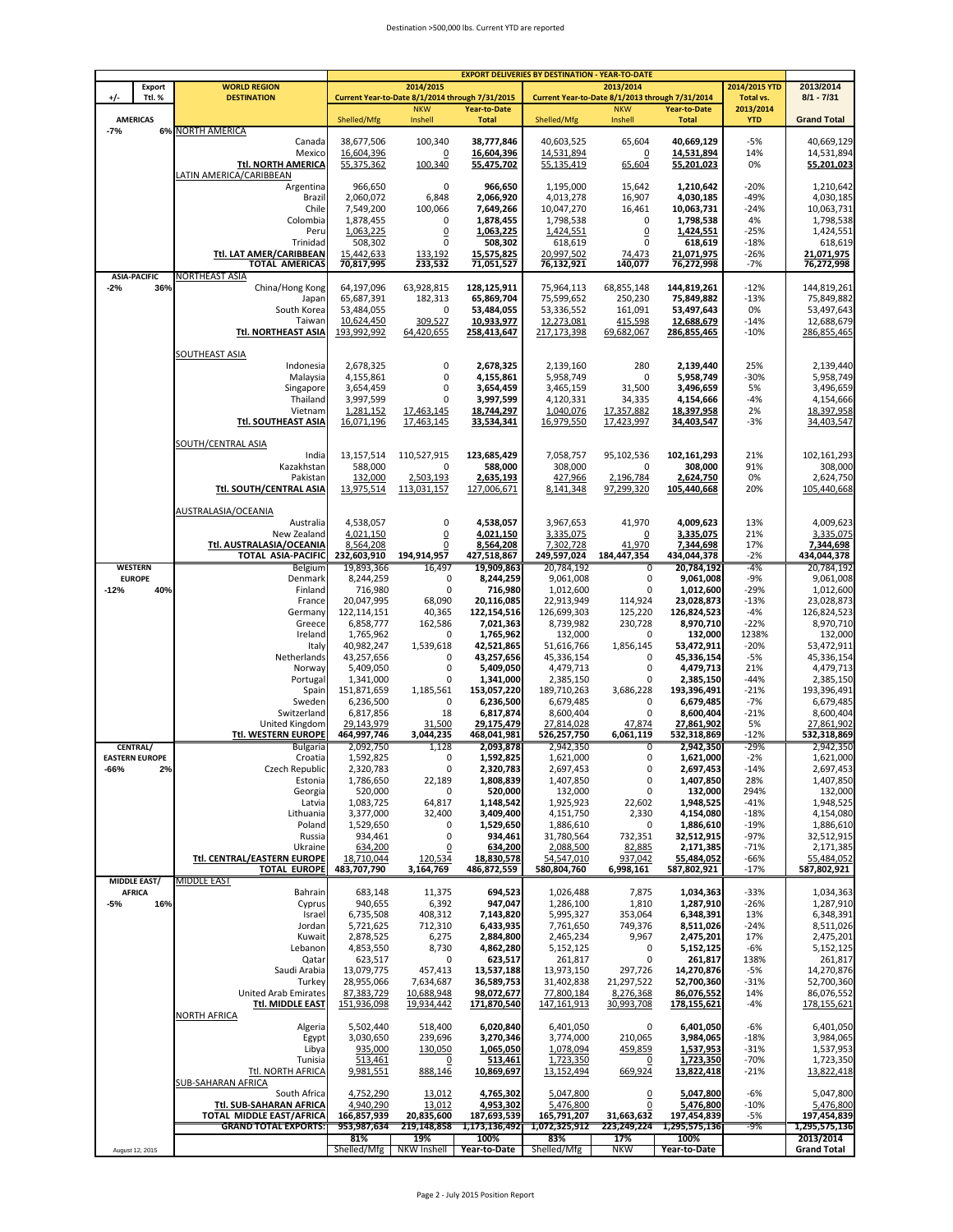#### Destination >500,000 lbs. Current Month are reported

|                                          | <b>WORLD REGION</b>                                     |                          | 2014/2015                        |                          | <b>EXPORT DELIVERIES BY DESTINATION - YEAR-TO-DATE</b> |                                               |                         |                      |
|------------------------------------------|---------------------------------------------------------|--------------------------|----------------------------------|--------------------------|--------------------------------------------------------|-----------------------------------------------|-------------------------|----------------------|
| Export<br>$+/-$<br>Ttl. %                | <b>DESTINATION</b>                                      |                          | <b>Current Month - July 2015</b> |                          |                                                        | 2013/2014<br><b>Current Month - July 2014</b> |                         | 2014/2015<br>VS.     |
|                                          |                                                         |                          | <b>NKW</b>                       | <b>Month</b>             |                                                        | <b>NKW</b>                                    | <b>Month</b>            | 2013/2014            |
| <b>AMERICAS</b><br>$-6%$<br>8%           | <b>NORTH AMERICA</b>                                    | Shelled/Mfg              | Inshell                          | <b>Total</b>             | Shelled/Mfg                                            | Inshell                                       | <b>Total</b>            | <b>Current Month</b> |
|                                          | Canada                                                  | 2,736,356                | 0                                | 2,736,356                | 3,665,436                                              | 0                                             | 3,665,436               | $-25%$               |
|                                          | Mexico                                                  | 1,824,804                | $\mathbf 0$                      | 1,824,804                | 1,257,793                                              | $\underline{0}$                               | 1,257,793               | 45%                  |
|                                          | <b>Ttl. NORTH AMERICA</b><br>LATIN AMERICA/CARIBBEAN    | 4,569,173                | $\overline{0}$                   | 4,569,173                | 4,923,229                                              | $\underline{0}$                               | 4,923,229               | $-7%$                |
|                                          | Argentina                                               | 0                        | 0                                | 0                        | 118,000                                                | 0                                             | 118,000                 | $-100%$              |
|                                          | Brazil                                                  | 48,250                   | 0                                | 48,250                   | 284,000                                                | 0                                             | 284,000                 | -83%                 |
|                                          | Chile                                                   | 840,000                  | 0                                | 840,000                  | 511,500                                                | 0                                             | 511,500                 | 64%                  |
|                                          | Colombia                                                | 168,000                  | 0<br>0                           | 168,000                  | 72,000                                                 | 0<br>0                                        | 72,000                  | 133%                 |
|                                          | Peru<br>Trinidad                                        | 161,000<br>36,040        | 0                                | 161,000<br>36,040        | 181,000<br>98,369                                      | 0                                             | 181,000<br>98,369       | $-11%$<br>$-63%$     |
|                                          | Ttl. LAT AMER/CARIBBEAN                                 | 1,309,592                | 0                                | 1,309,592                | 1,334,122                                              | $\overline{0}$                                | 1,334,122               | $-2%$                |
|                                          | <b>TOTAL AMERICAS</b>                                   | 5,878,765                | 0                                | 5,878,765                | 6,257,351                                              | 0                                             | 6,257,351               | -6%                  |
| <b>ASIA-PACIFIC</b><br>$-30%$<br>24%     | NORTHEAST ASIA<br>China/Hong Kong                       | 5,530,914                | 773,642                          | 6,304,556                | 4,093,017                                              | 2,613,688                                     | 6,706,705               | $-6%$                |
|                                          | Japan                                                   | 4,642,405                | 0                                | 4,642,405                | 4,181,694                                              | 0                                             | 4,181,694               | 11%                  |
|                                          | South Korea                                             | 3,743,467                | 0                                | 3,743,467                | 4,048,398                                              | 0                                             | 4,048,398               | -8%                  |
|                                          | Taiwan                                                  | 443,000                  | 0                                | 443,000                  | 318,500                                                | $\overline{0}$                                | 318,500                 | 39%                  |
|                                          | Ttl. NORTHEAST ASIA                                     | 14,359,786               | 773,642                          | 15,133,428               | 12,641,609                                             | 2,613,688                                     | 15,255,297              | $-1%$                |
|                                          | SOUTHEAST ASIA                                          |                          |                                  |                          |                                                        |                                               |                         |                      |
|                                          | Indonesia                                               | 184,000                  | 0                                | 184,000                  | 316,775                                                | 280                                           | 317,055                 | $-42%$               |
|                                          | Malaysia                                                | 564,000                  | 0<br>0                           | 564,000                  | 497,900                                                | 0                                             | 497,900                 | 13%                  |
|                                          | Singapore<br>Thailand                                   | 243.500<br>293,500       | 0                                | 243,500<br>293,500       | 254,886<br>328,251                                     | 31,500<br>0                                   | 286,386<br>328,251      | $-15%$<br>$-11%$     |
|                                          | Vietnam                                                 | 0                        | (3,050,438)                      | (3,050,438)              | 44,000                                                 | 1,072,228                                     | 1,116,228               | $-373%$              |
|                                          | Ttl. SOUTHEAST ASIA                                     | 1,291,500                | (3,050,438)                      | (1,758,938)              | 1,490,812                                              | 1,104,008                                     | 2,594,820               | $-168%$              |
|                                          | SOUTH/CENTRAL ASIA                                      |                          |                                  |                          |                                                        |                                               |                         |                      |
|                                          | India                                                   | 1,137,753                | 1,644,472                        | 2,782,225                | 429,001                                                | 5,036,554                                     | 5,465,555               | -49%                 |
|                                          | Kazakhstan                                              | 72,000                   | 0                                | 72,000                   | 0                                                      | 0                                             | 0                       |                      |
|                                          | Pakistan                                                | 44,000                   | 124,259                          | 168,259                  | (2,034)                                                | 311,688                                       | 309,654                 | $-46%$               |
|                                          | <b>Ttl. SOUTH/CENTRAL ASIA</b>                          | 1,263,753                | 1,768,731                        | 3,032,484                | 514,967                                                | 5,348,242                                     | 5,863,209               | -48%                 |
|                                          | AUSTRALASIA/OCEANIA                                     |                          |                                  |                          |                                                        |                                               |                         |                      |
|                                          | Australia                                               | 48,019                   | 0                                | 48,019                   | 352,000                                                | $\mathbf 0$                                   | 352,000                 | $-86%$               |
|                                          | New Zealand                                             | 305,475                  | <u>0</u>                         | 305,475                  | 138,800                                                | $\overline{0}$                                | 138,800                 | 120%                 |
|                                          | Ttl. AUSTRALASIA/OCEANIA<br>TOTAL ASIA-PACIFIC          | 604.293<br>17,519,332    | 0<br>(508, 065)                  | 604,293<br>17,011,267    | 490,800<br>15,138,188                                  | $\overline{0}$<br>9,065,938                   | 490,800<br>24,204,126   | 23%<br>$-30%$        |
| <b>WESTERN</b>                           | Belgium                                                 | 1,930,964                | 0                                | 1,930,964                | 1,318,165                                              | 0                                             | 1,318,165               | 46%                  |
| <b>EUROPE</b>                            | Denmark                                                 | 746,600                  | 0                                | 746,600                  | 1,014,197                                              | 0                                             | 1,014,197               | -26%                 |
| $-4%$<br>50%                             | Finland<br>France                                       | 80,886<br>1,600,543      | 0<br>$\mathbf 0$                 | 80,886<br>1,600,543      | 0<br>1,077,572                                         | 0<br>$\mathbf 0$                              | 0<br>1,077,572          | 49%                  |
|                                          | Germany                                                 | 8,482,125                | $\bf 0$                          | 8,482,125                | 9,349,288                                              | 0                                             | 9,349,288               | $-9%$                |
|                                          | Greece                                                  | 344,000                  | $\mathbf 0$                      | 344,000                  | 652,758                                                | 0                                             | 652,758                 | $-47%$               |
|                                          | Ireland                                                 | 306,164                  | $\mathbf 0$                      | 306,164                  | 0                                                      | 0                                             |                         |                      |
|                                          | Italy<br>Netherlands                                    | 3,628,700<br>2,476,800   | 0<br>$\mathbf 0$                 | 3,628,700<br>2,476,800   | 4,117,384<br>3,234,950                                 | 29,675<br>0                                   | 4,147,059<br>3,234,950  | $-12%$<br>$-23%$     |
|                                          | Norway                                                  | 989,039                  | 0                                | 989,039                  | 103,500                                                | $\pmb{0}$                                     | 103,500                 | 856%                 |
|                                          | Portugal                                                | 0                        | $\mathbf 0$                      |                          | 220,000                                                | 0                                             | 220,000                 | $-100%$              |
|                                          | Spain<br>Sweden                                         | 11,928,466               | 30,519                           | 11,958,985               | 12,994,013                                             | 11,656<br>0                                   | 13,005,669              | $-8%$                |
|                                          | Switzerland                                             | 542,000<br>157,794       | 0<br>$\mathbf 0$                 | 542,000<br>157,794       | 264,000<br>504,840                                     | 0                                             | 264,000<br>504,840      | 105%<br>-69%         |
|                                          | United Kingdom                                          | 2,254,458                | $\overline{0}$                   | 2,254,458                | 2,134,010                                              | 0                                             | 2,134,010               | 6%                   |
|                                          | <b>Ttl. WESTERN EUROPE</b>                              | 35,504,539               | 30,519                           | 35,535,058               | 37,072,677                                             | 41,331                                        | 37,114,008              | $-4%$                |
| <b>CENTRAL/</b><br><b>EASTERN EUROPE</b> | <b>Bulgaria</b><br>Croatia                              | 224,150<br>$-179,000$    | 0<br>0                           | 224,150<br>-179,000      | 255,400<br>43,000                                      | 0<br>0                                        | 255,400<br>43,000       | -12%<br>$-516%$      |
| -53%<br>3%                               | Czech Republic                                          | 350,000                  | 0                                | 350,000                  | 484,000                                                | 0                                             | 484,000                 | $-28%$               |
|                                          | Estonia                                                 | 351,250                  | 0                                | 351,250                  | 0                                                      | 0                                             | 0                       |                      |
|                                          | Georgia                                                 | 264,000                  | 0                                | 264,000                  | 0                                                      | 0                                             | 0                       |                      |
|                                          | Latvia<br>Lithuania                                     | 255,950<br>44,000        | 31,746<br>$-1,881$               | 287,696<br>42,119        | 132,000<br>694,750                                     | 0<br>0                                        | 132,000<br>694,750      | 118%<br>$-94%$       |
|                                          | Poland                                                  | 42,000                   | 0                                | 42,000                   | 88,000                                                 | 0                                             | 88,000                  | $-52%$               |
|                                          | Russia                                                  | 396,000                  | 0                                | 396,000                  | 1,488,000                                              | 59,827                                        | 1,547,827               | $-74%$               |
|                                          | Ukraine<br>Ttl. CENTRAL/EASTERN EUROPE                  | 44,000<br>1,924,350      | 0<br>29,865                      | 44,000<br>1,954,215      | 80,000<br>3,960,100                                    | 0<br>156,701                                  | 80,000<br>4,116,801     | $-45%$<br>$-53%$     |
|                                          | <b>TOTAL EUROPE</b>                                     | 37,428,889               | 60,384                           | 37,489,273               | 41,032,777                                             | 198,032                                       | 41,230,809              | -9%                  |
| <b>MIDDLE EAST/</b>                      | MIDDLE EAST                                             |                          |                                  |                          |                                                        |                                               |                         |                      |
| <b>AFRICA</b>                            | Bahrain                                                 | 98,625                   | 0                                | 98,625                   | 38,487                                                 | $\pmb{0}$                                     | 38,487                  | 156%                 |
| 40%<br>15%                               | Cyprus<br>Israel                                        | 80,500<br>517,571        | 0<br>0                           | 80,500<br>517,571        | 0<br>999,550                                           | 0<br>65,884                                   | 1,065,434               | $-51%$               |
|                                          | Jordan                                                  | 729,000                  | 0                                | 729,000                  | 36,000                                                 | 32,958                                        | 68,958                  | 957%                 |
|                                          | Kuwait                                                  | 116,000                  | 0                                | 116,000                  | 79,000                                                 | 0                                             | 79,000                  | 47%                  |
|                                          | Lebanon                                                 | 114,250                  | 0                                | 114,250                  | 0                                                      | 0                                             | 0                       |                      |
|                                          | Qatar<br>Saudi Arabia                                   | 0<br>922,000             | 0<br>27,738                      | 949,738                  | 44,000<br>849,000                                      | 0<br>0                                        | 44,000<br>849,000       | $-100%$<br>12%       |
|                                          | Turkey                                                  | 1,385,743                | 0                                | 1,385,743                | 1,053,700                                              | 0                                             | 1,053,700               | 32%                  |
|                                          | United Arab Emirates                                    | 4,813,746                | 240,849                          | 5,054,595                | 2,546,198                                              | 474,695                                       | 3,020,893               | 67%                  |
|                                          | <b>Ttl. MIDDLE EAST</b><br><b>NORTH AFRICA</b>          | 8,821,435                | 268,587                          | 9,090,022                | 5,645,935                                              | 573,537                                       | 6,219,472               | 46%                  |
|                                          | Algeria                                                 | 524,900                  | 0                                | 524,900                  | 301,000                                                | 0                                             | 301,000                 | 74%                  |
|                                          | Egypt                                                   | 260,900                  | 0                                | 260,900                  | 44,000                                                 | 0                                             | 44,000                  | 493%                 |
|                                          | Libya                                                   | 44,000                   | $\overline{0}$                   | 44,000                   | 88,000                                                 | $\overline{0}$                                | 88,000                  | $-50%$               |
|                                          | Tunisia                                                 | 36,500                   | $\underline{0}$                  | 36,500                   | 0                                                      | $\underline{0}$                               |                         |                      |
|                                          | <b>Ttl. NORTH AFRICA</b><br><b>SUB-SAHARAN AFRICA</b>   | 866,300                  | $\overline{0}$                   | 866,300                  | 433,000                                                | $\overline{0}$                                | 433,000                 | 100%                 |
|                                          | South Africa                                            | 314,225                  | $\overline{0}$                   | 314,225                  | 630,475                                                | $\overline{0}$                                | 630,475                 | $-50%$               |
|                                          | Ttl. SUB-SAHARAN AFRICA                                 | 314,225                  | 0                                | 314,225                  | 666,475                                                | $\pmb{0}$                                     | 666,475                 | $-53%$               |
|                                          | TOTAL MIDDLE EAST/AFRICA<br><b>GRAND TOTAL EXPORTS:</b> | 10,001,960<br>70,828,946 | 268,587<br>$-179,094$            | 10,270,547<br>70,649,852 | 6,745,410<br>69,173,726                                | 573,537<br>9,837,507                          | 7,318,947<br>79,011,233 | 40%<br>-11%          |
|                                          |                                                         | 100%                     | 0%                               | 100%                     | 88%                                                    | 12%                                           | 100%                    |                      |
| August 12, 2015                          |                                                         | Shelled/Mfg              | NKW Inshell                      | Year-to-Date             | Shelled/Mfg                                            | <b>NKW</b>                                    | Year-to-Date            |                      |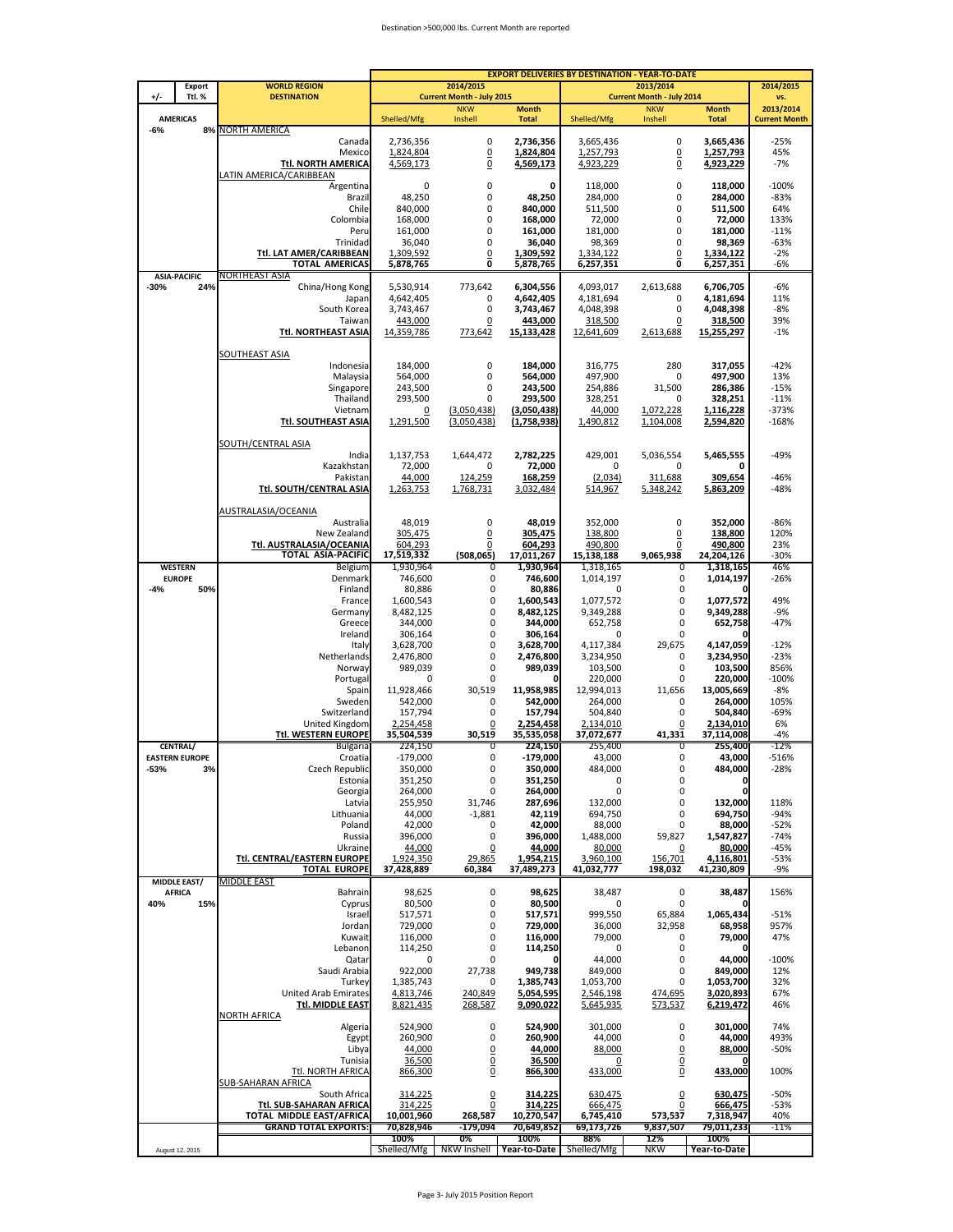

**ALMOND EXPORTS BY REGION**



**Million Lbs**

Million Lbs

**Million Lbs**

**639** 



### **DOMESTIC & EXPORT SHIPMENTS2014/2015**



#### **EXPORT SHIPMENTS BY PRODUCT TYPE 2014/2015**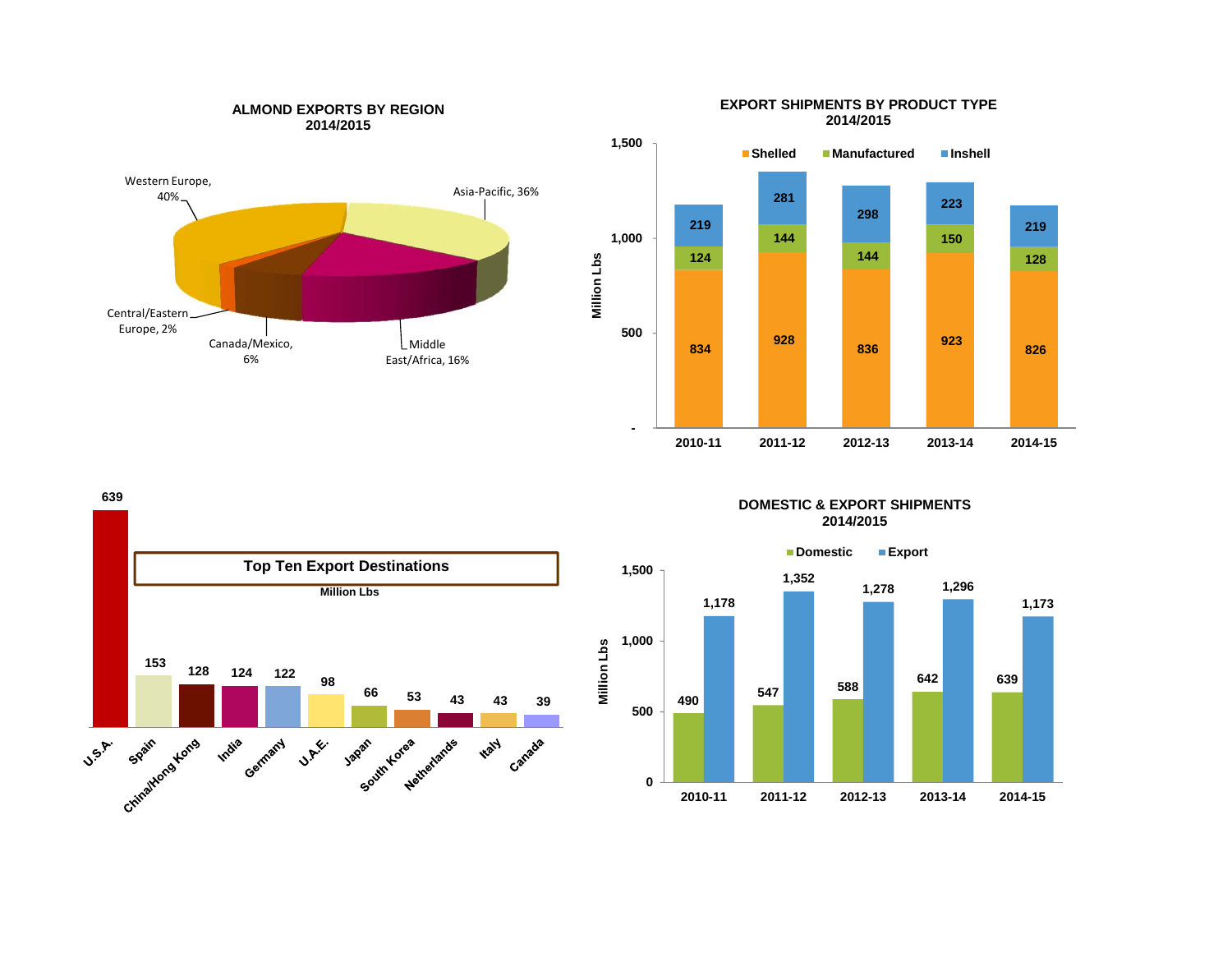

# **Almond Board of California Quality Control Receipts Report Industry Summary August 1, 2014 through July 31, 2015**

|                                  | From ABC Form 1       | From USDA Inspection Certificates |                        | % of Total      |              |
|----------------------------------|-----------------------|-----------------------------------|------------------------|-----------------|--------------|
| <b>Variety Name</b>              | <b>Total Receipts</b> | <b>Total Receipts</b>             | <b>Total Inedibles</b> | <b>Receipts</b> | % Rejects    |
| Aldrich                          | 45,046,765            | 45,036,028                        | 622,080                | 2.41%           | 1.38%        |
| Avalon                           | 7,861,887             | 7,861,514                         | 189,493                | 0.42%           | 2.41%        |
| <b>Butte</b>                     | 121,269,333           | 121,488,540                       | 940,860                | 6.49%           | 0.77%        |
| <b>Butte/Padre</b>               | 213,443,825           | 212,776,548                       | 1,187,412              | 11.43%          | 0.56%        |
| Merced                           | 31,823                | 31,823                            | 480                    | 0.00%           | 1.51%        |
| Carmel                           | 157,994,932           | 157,958,699                       | 1,601,316              | 8.46%           | 1.01%        |
| Carrion                          | 292,972               | 293,729                           | 5,322                  | 0.02%           | 1.81%        |
| Folsom                           | 552,528               | 661,746                           | 10,023                 | 0.03%           | 1.51%        |
| Fritz                            | 102,966,144           | 102,755,414                       | 1,686,433              | 5.51%           | 1.64%        |
| Hash                             | 2,080,151             | 2,018,912                         | 138,765                | 0.11%           | 6.87%        |
| Hashem                           | 226,999               | 263,161                           | 4,229                  | 0.01%           | 1.61%        |
| Independence                     | 7,576,790             | 7,579,684                         | 137,584                | 0.41%           | 1.82%        |
| Livingston                       | 5,566,074             | 5,563,794                         | 102,844                | 0.30%           | 1.85%        |
| M31                              | 18,429                | 18,429                            | 134                    | 0.00%           | 0.73%        |
| Marchini                         | 443,933               | 443,933                           | 8,334                  | 0.02%           | 1.88%        |
| Marcona                          | 678,881               | 673,866                           | 7,400                  | 0.04%           | 1.10%        |
| Mission                          | 14,208,809            | 14,348,930                        | 75,715                 | 0.76%           | 0.53%        |
| Mixed                            | 36,110,956            | 39,201,458                        | 1,436,242              | 1.93%           | 3.66%        |
| Mono                             | 445,660               | 445,660                           | 2,904                  | 0.02%           | 0.65%        |
| Monterey                         | 275,658,344           | 275,245,840                       | 3,914,653              | 14.76%          | 1.42%        |
| Morley                           | 564,510               | 564,510                           | 3,508                  | 0.03%           | 0.62%        |
| Neplus                           | 1,163,418             | 1,175,848                         | 16,915                 | 0.06%           | 1.44%        |
| Nonpareil                        | 713,547,642           | 710,239,361                       | 9,847,039              | 38.20%          | 1.39%        |
| Padre                            | 49,433,379            | 49,829,775                        | 215,289                | 2.65%           | 0.43%        |
| Peerless                         | 5,039,365             | 5,062,670                         | 22,889                 | 0.27%           | 0.45%        |
| Price                            | 27,604,808            | 27,670,408                        | 195,401                | 1.48%           | 0.71%        |
| Rosetta                          | 39,741                | 39,741                            | 254                    | 0.00%           | 0.64%        |
| Ruby                             | 3,508,288             | 3,515,320                         | 19,864                 | 0.19%           | 0.57%        |
| Savana                           | 311,133               | 311,133                           | 2,422                  | 0.02%           | 0.78%        |
| Sonora                           | 25,074,493            | 26,848,753                        | 528,268                | 1.34%           | 1.97%        |
| Sterling                         | 109,707               | 109,707                           | 1,215                  | 0.01%           | 1.11%        |
| Supareil                         | 784,553               | 826,380                           | 8,311                  | 0.04%           | 1.01%        |
| Thompson                         | 325,241               | 325,242                           | 6,701                  | 0.02%           | 2.06%        |
| Tokyo                            | 474,373               | 449,513                           | 3,682                  | 0.03%           | 0.82%        |
| Winters                          | 9,352,565             | 9,892,642                         | 139,401                | 0.50%           | 1.41%        |
| Wood Colony                      | 37,694,795            | 37,724,575                        | 336,867                | 2.02%           | 0.89%        |
| <b>Minor Varieties</b>           | 409,724               | 457,621                           | 5,908                  | 0.02%           | 1.29%        |
| Major Varieties Sub Total:       | 1,867,503,246         | 1,869,253,286                     | 23,420,249             | 99.98%          | 1.25%        |
| Minor Varieties Total:           | 409,724               | 457,621                           | 5,908                  | 0.02%           | 1.29%        |
| <b>Grand Total All Varieties</b> | 1,867,912,970         | 1,869,710,907                     | 23,426,157             | 100.00%         | <u>1.25%</u> |

**This report is subject to further verification of handler's receipts and further reconciliation of USDA incoming certificates**

Wednesday, August 12, 2015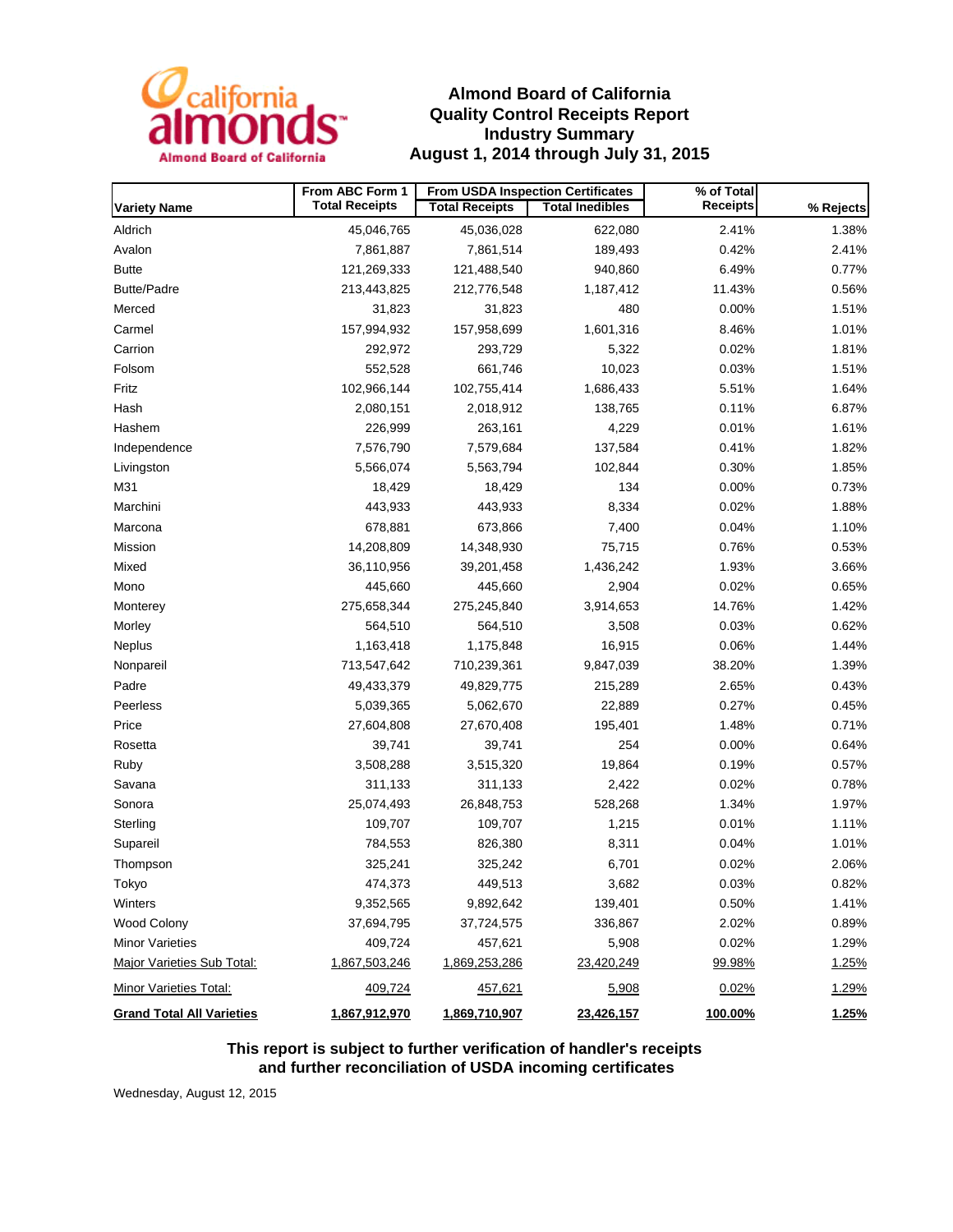### Almond Board of California Record Breaking History Million Pounds

| <b>Domestic</b> | 14/15 vs. 13/14 | 14/15  | 13/14 | 12/13 | 11/12 | 10/11 | 09/10 | 08/09 | 07/08 | 06/07 |
|-----------------|-----------------|--------|-------|-------|-------|-------|-------|-------|-------|-------|
| August          | 0.9%            | 51.14  | 50.67 | 48.28 | 43.54 | 45.77 | 39.06 | 33.29 | 34.85 | 27.27 |
| September       | $-2.3%$         | 48.48  | 49.63 | 37.29 | 42.50 | 38.13 | 34.04 | 36.54 | 33.98 | 32.59 |
| October         | 8.1%            | 64.23  | 59.42 | 61.10 | 51.69 | 49.01 | 44.38 | 43.30 | 41.28 | 43.99 |
| November        | $-12.4%$        | 51.56  | 58.86 | 54.45 | 53.40 | 45.17 | 35.94 | 31.05 | 41.80 | 35.17 |
| December        | 2.1%            | 48.13  | 47.14 | 39.15 | 36.64 | 40.62 | 33.88 | 27.75 | 23.96 | 29.35 |
| January         | 1.6%            | 53.07  | 52.25 | 44.65 | 38.02 | 37.09 | 34.12 | 25.50 | 29.11 | 24.64 |
| February        | $-9.5%$         | 49.27  | 54.47 | 43.18 | 38.74 | 32.36 | 34.45 | 35.52 | 29.25 | 26.13 |
| March           | $-1.3%$         | 56.26  | 57.01 | 52.20 | 48.49 | 43.30 | 36.90 | 36.30 | 32.70 | 28.44 |
| April           | 15.5%           | 58.74  | 50.87 | 51.36 | 45.45 | 39.93 | 37.27 | 32.14 | 33.09 | 30.11 |
| May             | $-4.2%$         | 52.35  | 54.64 | 54.31 | 53.72 | 42.79 | 39.25 | 33.00 | 27.89 | 31.04 |
| June            | 1.8%            | 54.31  | 53.35 | 51.28 | 49.61 | 39.40 | 39.68 | 37.21 | 33.57 | 32.12 |
| July            | $-3.1%$         | 51.86  | 53.50 | 51.15 | 44.90 | 36.12 | 40.53 | 39.38 | 33.29 | 27.48 |
| Total           | $-0.4%$         | 639.39 | 641.8 | 588.4 | 546.7 | 489.7 | 449.5 | 411.0 | 394.8 | 368.3 |

| <b>Export</b> | 14/15 vs. 13/14 | 14/15    | 13/14    | 12/13   | 11/12   | 10/11   | 09/10   | 08/09  | 07/08  | 06/07  |
|---------------|-----------------|----------|----------|---------|---------|---------|---------|--------|--------|--------|
| August        | $-6.9%$         | 90.55    | 97.26    | 91.37   | 67.99   | 79.75   | 84.69   | 63.39  | 59.85  | 31.45  |
| September     | $-10.1%$        | 114.55   | 127.48   | 118.56  | 123.67  | 113.00  | 100.24  | 100.67 | 88.01  | 77.78  |
| October       | $-17.0\%$       | 140.41   | 169.19   | 159.93  | 167.87  | 140.11  | 123.67  | 114.28 | 118.67 | 106.39 |
| November      | $-32.7\%$       | 94.00    | 139.58   | 129.54  | 159.69  | 128.22  | 109.52  | 87.19  | 87.72  | 76.30  |
| December      | $-9.5%$         | 100.00   | 110.46   | 120.10  | 120.56  | 120.35  | 113.60  | 65.87  | 70.58  | 64.84  |
| January       | $-42.3%$        | 62.30    | 108.03   | 111.87  | 115.66  | 82.74   | 88.00   | 67.10  | 68.01  | 60.58  |
| February      | $-4.4%$         | 90.71    | 94.87    | 116.83  | 111.11  | 83.32   | 81.05   | 80.95  | 56.72  | 46.95  |
| March         | 42.0%           | 133.88   | 94.28    | 88.44   | 124.05  | 87.14   | 70.41   | 69.95  | 58.32  | 42.12  |
| April         | 6.3%            | 92.36    | 86.85    | 78.16   | 103.07  | 86.44   | 68.40   | 79.64  | 62.49  | 41.00  |
| May           | $-2.1%$         | 87.25    | 89.09    | 77.25   | 91.70   | 87.63   | 52.72   | 86.39  | 60.61  | 45.67  |
| June          | $-3.0%$         | 96.49    | 99.48    | 86.00   | 91.72   | 95.60   | 58.09   | 81.23  | 69.15  | 50.16  |
| July          | $-10.6\%$       | 70.65    | 79.01    | 100.01  | 74.82   | 73.57   | 71.55   | 81.71  | 66.27  | 54.56  |
| Total         | $-9.5%$         | 1,173.13 | 1,295.57 | 1278.05 | 1,351.9 | 1,177.9 | 1,022.0 | 978.4  | 866.4  | 697.8  |

| <b>Net</b> | 14/15 vs. 13/14 | 14/15    | 13/14   | 12/13   | 11/12   | 10/11   | 09/10   | 08/09   | 07/08   | 06/07   |
|------------|-----------------|----------|---------|---------|---------|---------|---------|---------|---------|---------|
| August     | $-4.2%$         | 141.69   | 147.93  | 139.65  | 111.53  | 125.52  | 123.76  | 96.68   | 94.70   | 58.71   |
| September  | $-8.0\%$        | 163.02   | 177.11  | 155.85  | 166.18  | 151.13  | 134.28  | 137.21  | 121.99  | 110.37  |
| October    | $-10.5%$        | 204.64   | 228.61  | 221.03  | 219.55  | 189.12  | 168.05  | 157.58  | 159.95  | 150.38  |
| November   | $-26.7\%$       | 145.56   | 198.45  | 183.99  | 213.10  | 173.39  | 145.46  | 118.24  | 129.52  | 111.47  |
| December   | $-6.0%$         | 148.14   | 157.60  | 159.24  | 157.21  | 160.97  | 147.48  | 93.63   | 94.54   | 94.19   |
| January    | $-28.0\%$       | 115.37   | 160.27  | 156.52  | 153.68  | 119.83  | 122.11  | 92.60   | 97.12   | 85.22   |
| February   | $-6.3%$         | 139.98   | 149.34  | 160.02  | 149.85  | 115.68  | 115.50  | 116.47  | 85.98   | 73.07   |
| March      | 25.7%           | 190.14   | 151.29  | 140.64  | 172.54  | 130.44  | 107.32  | 106.25  | 91.02   | 70.56   |
| April      | 9.7%            | 151.09   | 137.72  | 129.52  | 148.52  | 126.37  | 105.68  | 111.78  | 95.58   | 71.11   |
| May        | $-2.9%$         | 139.60   | 143.73  | 131.56  | 145.42  | 130.42  | 91.97   | 119.39  | 88.50   | 76.71   |
| June       | $-1.3%$         | 150.80   | 152.82  | 137.28  | 141.32  | 135.00  | 97.77   | 118.44  | 102.72  | 82.29   |
| July       | $-7.5%$         | 122.51   | 132.51  | 151.16  | 119.72  | 109.69  | 112.08  | 121.09  | 99.55   | 82.04   |
| Total      | $-6.4%$         | 1,812.53 | 1.937.4 | 1866.45 | 1,898.6 | 1,667.6 | 1,471.5 | 1,389.3 | 1,261.2 | 1,066.1 |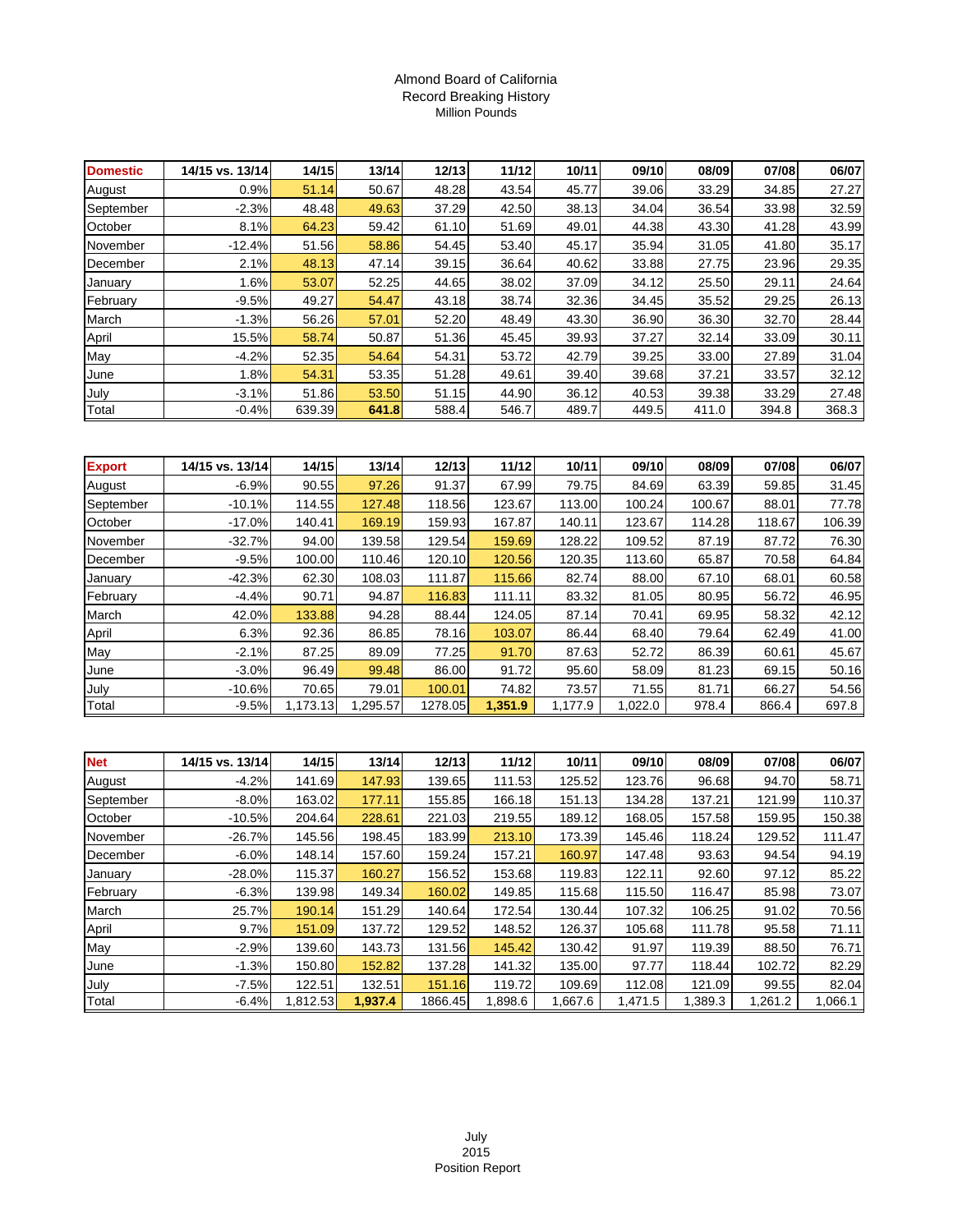# **ALMOND RECEIPTS BY COUNTY / BY VARIETY 2014/2015 CROP YEAR**

### **Total Kernel Weight Lbs., By Variety**

**Almond Board of California Period: August 1, 2014 through July 31, 2015**

| <b>COUNTIES</b>            | % CROP | Nonpareil           | Monterey    | <b>Butte/Padre</b> | Carmel      | <b>Butte</b> | Fritz           | All Others     | <b>All Varieties</b> |
|----------------------------|--------|---------------------|-------------|--------------------|-------------|--------------|-----------------|----------------|----------------------|
| <b>ALL OTHERS</b>          |        |                     |             |                    |             |              |                 |                |                      |
| <b>MARIPOSA</b>            | 0.01%  | 64,876              | 52,640      | 0                  | 0           | 0            | 0               | 28,989         | 146,505              |
| <b>SHASTA</b>              | 0.01%  | 2,946               | 0           | $\mathbf 0$        | 12,855      | 58,433       | 0               | 59,192         | 133,426              |
| <b>TUOLUMNE</b>            | 0.00%  | 20,581              | 0           | 0                  | 0           | $\Omega$     | 0               | 19,601         | 40,182               |
| <b>ALL OTHERS Totals</b>   | 0.02%  | 88,403              | 52,640      | $\overline{0}$     | 12,855      | 58,433       | $\underline{0}$ | 107,782        | 320,113              |
| <b>COASTAL</b>             |        |                     |             |                    |             |              |                 |                |                      |
| <b>CONTRA COSTA</b>        | 0.00%  | 0                   | 0           | 0                  | 0           | 7,146        | 0               | 0              | 7,146                |
| <b>LOS ANGELES</b>         | 0.00%  | 0                   | 0           | 0                  | 10,874      | 0            | 0               | 0              | 10,874               |
| <b>MONTEREY</b>            | 0.01%  | $\mathbf 0$         | 46,965      | 0                  | 189,750     | $\mathbf 0$  | 0               | 0              | 236,715              |
| <b>COASTAL Totals</b>      | 0.01%  | $\underline{0}$     | 46,965      | $\overline{0}$     | 200,624     | 7,146        | $\underline{0}$ | $\overline{0}$ | 254,735              |
| <b>NORTH VALLEY</b>        |        |                     |             |                    |             |              |                 |                |                      |
| <b>BUTTE</b>               | 2.95%  | 22,417,461          | 2,745,659   | 2,506,878          | 5,312,808   | 4,148,953    | 593,887         | 17,516,351     | 55,241,997           |
| <b>COLUSA</b>              | 4.82%  | 39,013,862          | 8,617,801   | 1,598,359          | 9,807,622   | 12,509,892   | 4,612,271       | 14,040,357     | 90,200,164           |
| <b>GLENN</b>               | 3.14%  | 27,891,407          | 3,033,317   | 1,481,794          | 6,625,500   | 6,960,854    | 741,907         | 11,962,561     | 58,697,340           |
| SOLANO                     | 0.27%  | 2,712,207           | 252,946     | 186,002            | 283,033     | 785,860      | 6,228           | 851,617        | 5,077,893            |
| <b>SUTTER</b>              | 0.41%  | 2,155,773           | 473,887     | 821,685            | 678,842     | 791,398      | 69,161          | 2,719,077      | 7,709,823            |
| <b>TEHAMA</b>              | 0.71%  | 5,802,309           | 269,771     | 1,204,257          | 1,805,276   | 1,878,270    | 808             | 2,328,519      | 13,289,210           |
| <b>YOLO</b>                | 0.97%  | 7,065,318           | 1,984,544   | 504,303            | 1,530,297   | 2,439,413    | 449,955         | 4,173,906      | 18, 147, 736         |
| <b>YUBA</b>                | 0.07%  | 649,528             | 122,712     | 17,334             | 90,516      | 6,256        | 61,689          | 358,169        | 1,306,204            |
| <b>NORTH VALLEY Totals</b> |        | 13.35% 107,707,865  | 17,500,637  | 8,320,612          | 26,133,894  | 29,520,896   | 6,535,906       | 53,950,557     | 249,670,367          |
| SOUTH VALLEY               |        |                     |             |                    |             |              |                 |                |                      |
| <b>CALAVERAS</b>           | 0.00%  | $\mathbf 0$         | 0           | 0                  | 0           | 0            | 0               | 17,840         | 17,840               |
| <b>FRESNO</b>              | 19.81% | 135,065,206         | 70,231,441  | 51,067,986         | 20,081,939  | 25,010,665   | 16,570,215      | 52,434,372     | 370,461,824          |
| <b>KERN</b>                | 20.88% | 146,116,040         | 78,025,055  | 41,023,550         | 12,267,521  | 28,728,329   | 35,468,580      | 48,685,020     | 390,314,095          |
| <b>KINGS</b>               | 1.71%  | 11,285,544          | 4,614,823   | 7,165,423          | 574,961     | 996,267      | 2,177,145       | 5,100,589      | 31,914,752           |
| <b>MADERA</b>              | 10.85% | 75,517,893          | 41,910,469  | 27,283,920         | 14,390,323  | 7,519,176    | 10,074,639      | 26,159,735     | 202,856,155          |
| <b>MERCED</b>              | 10.60% | 71,621,824          | 22,187,269  | 23,100,520         | 25,289,427  | 11,641,245   | 9,464,079       | 34,940,186     | 198,244,550          |
| <b>SAN JOAQUIN</b>         | 5.04%  | 38,210,906          | 4,532,776   | 13,488,746         | 16,098,516  | 3,665,234    | 5,442,990       | 12,867,279     | 94,306,447           |
| <b>STANISLAUS</b>          | 14.67% | 102,214,040         | 23,825,460  | 34,871,502         | 41,473,891  | 11,611,376   | 11,478,598      | 48,879,075     | 274,353,942          |
| <b>TULARE</b>              | 3.05%  | 22,411,640          | 12,318,305  | 6,454,289          | 1,434,748   | 2,729,773    | 5,543,262       | 6,104,070      | 56,996,087           |
| <b>SOUTH VALLEY Totals</b> |        | 86.62% 602,443,093  | 257,645,598 | 204,455,936        | 131,611,326 | 91,902,065   | 96,219,508      | 235, 188, 166  | 1,619,465,692        |
| <b>YTD TOTALS:</b>         |        | 100.00% 710,239,361 | 275,245,840 | 212,776,548        | 157,958,699 | 121,488,540  | 102,755,414     | 289,246,505    | 1,869,710,907        |

Source: U.S.D.A. Form FV193, Report of Inedible Content of Almond Receipts